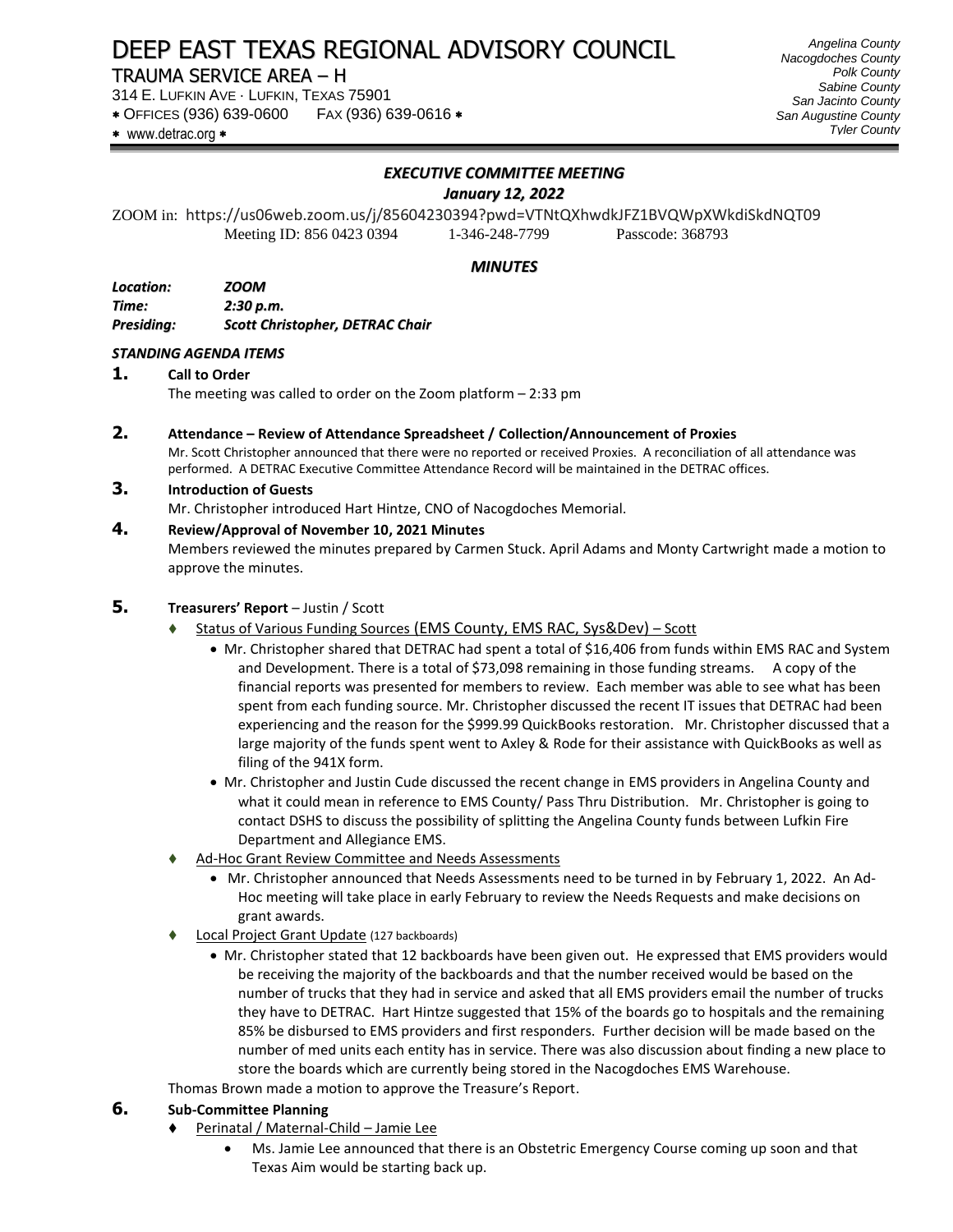- Ms. Lee discussed that the perinatal group has expressed a need for an AWHONN Fetal Monitoring Instructor in our RAC. This is something that can benefit all of the OB departments within our RAC. She asked that the RAC help with funding of a course to teach one of our local perinatal nurses to become an instructor. Once we have a certified instructor in our RAC they can provide the course to all of our hospitals' OB staff. Mr. Christopher asked for the Executive Committees' input on this request and suggested that we approve funding up to \$500 for the Fetal Monitoring Instructor Course. Sondra Williams and Hart Hintze made a motion to approve funding.
- ⧫ Pre-Hospital Chair Jonathan Walker provided a CE course over "EMS Burnout" for the EMS personnel within the RAC. This information was emailed to each agency.
- ⧫ Hospital Acute Care Chair Thomas Brown reported that in our RAC there are 76 people in the hospital and 30% are in ICU. He announced that Angel Staffing had approved extra nursing staff in this area due to staffing shortages. There were 3200 requests and 952 of those were approved.
	- TNCC Needs

Mr. Brown expressed that many of our nurses need the TNCC course. He suggested that in order to reduce staffing conflicts and allow everyone to have the opportunity to attend the course that we offer two back to back courses. Mr. Christopher is going to look into holding the course at SFASU.

- Mr. Brown announced that the Acute Care Subcommittee will meet today at 4:00 pm.
- ◆ HPP North Corridor Michael Rankin / Gary Litton
- Mr. Litton will be giving his report at the General Assembly Meeting.
- ◆ PI / Physicians Advisory Scott Christopher No new announcements at this time and nothing to report on Groveton EMS. This agenda item will continue to be monitored.
- ⧫ Inj. Prev. /Education Shere Beguin
	- ⧫ Ms. Beguin was out sick and will update the committee if any injury prevention opportunities arise.

#### **OLD BUSINESS**

### **7. Executive Board Activities / Report**

There are no new activities to report.

- **8. Trauma / Acute Care Regional Plan Announcements / Revisions** Work in progress
- **9. CISM Report** There have been zero activations for the CISM team. An alert was received for a possible need for CISM Team intervention, but the organization decided that it was not needed.

#### **10. Bylaw Revisions**

Mr. Christopher announced that the Bylaws would be reviewed in July of 2022.

### **11. SB500 Projects (\$26,356) – Wristbands**

Mr. Christopher announced that most of our agencies have received the wristbands and that everyone needs to get accustomed to using the bands as they could possibly become required by the Department of State Health Services (DSHS) by January 2023. It was discussed that utilization of wristbands could possibly become at stipulation of RAC participation credit. Mr. Christopher will be asking for written DSHS guidance.

## **12. DETRAC Web Page** –

Mr. Christopher announced that the new version of the website has been launched and displayed it on the screen for members to view. Members reviewed each tab and discovered several changes that were needed. Members were encouraged to report website errors to Carmen Stuck. Mr. Christopher will be contacting Massey Media to allow Carmen to add information or make changes to the website.

#### **13. COVID Activities**

There was nothing new to report.

#### **14. CARES Registry**

No new activities to announce.

**15. RAC Self-Assessment** – No new business to report at this time, but will likely be on the agenda for the next 2 years.

#### **NEW BUSINESS**

## **16. RAC Annual Report to DSHS (Distributed 11/12/21)**

Carmen Stuck emailed the RAC Annual Report to all members on 11/12/21 and it is available as needed.